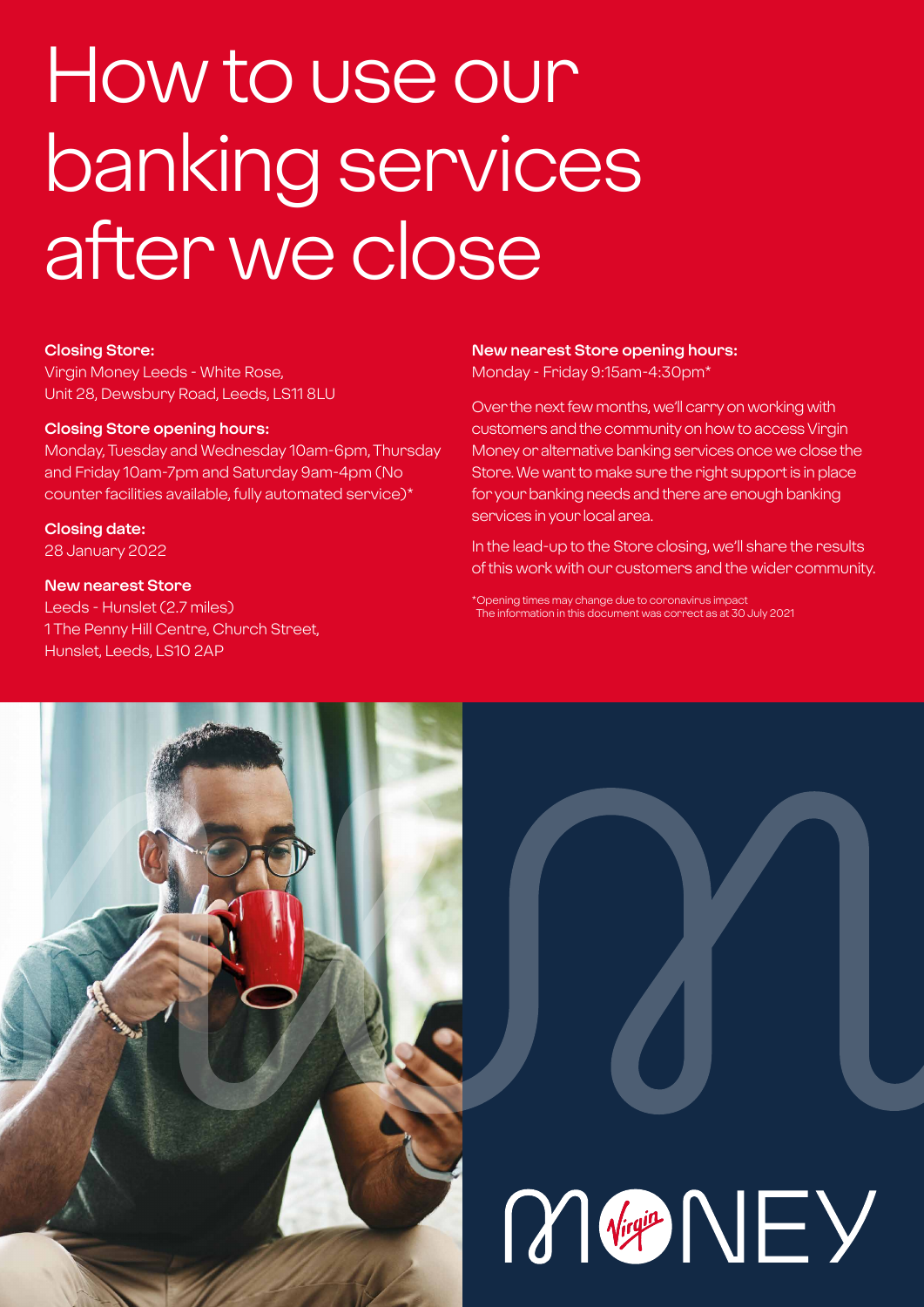## Understanding the impact of closing this Store

## Background

More and more customers are taking advantage of our digital services and only visiting Stores when they want to discuss a significant life event. Between April 2019 and July 2021 we've seen digital registrations increase from 48.7% to 57.6% across our personal customers, and daily internet banking and mobile app logins are up 66%.

It's important to balance investment in digital services with making sure our Store network continues to meet the needs of our customers. This means that we've made the difficult decision to close a number of Stores, including Leeds - White Rose.

This decision has been reached after considerable thought and analysis which includes input from local management.

Our Stores will continue to be a really important part of what we do and we've recently refreshed and revitalised them now that we're one Virgin Money brand.

We've signed up to the UK Finance Access to Banking Standard and follow this for all Store closures: **[www.lendingstandardsboard.org.uk/wp-content/](http://www.lendingstandardsboard.org.uk/wp-content/uploads/2017/07/Access_to_Banking_Standard.pdf) [uploads/2017/07/Access\\_to\\_Banking\\_Standard.pdf](http://www.lendingstandardsboard.org.uk/wp-content/uploads/2017/07/Access_to_Banking_Standard.pdf)**. On 21 September 2020, the Financial Conduct Authority (FCA) introduced new standards which we'll also follow. More info can be found at **[www.fca.org.uk/publication/finalised](http://www.fca.org.uk/publication/finalised-guidance/fg20-03.pdf)[guidance/fg20-03.pdf](http://www.fca.org.uk/publication/finalised-guidance/fg20-03.pdf)**

## Considerations

In trying to decide whether to close a Store, we look at a lot of different things.

As well as how often a Store is used, we look at how local customers – including potentially vulnerable groups and business customers – will be able to carry on using banking services after the Store closes.

- > Number of customers using the Store
- > Number of other Stores we have in the area
- > Distance to nearest Store
- > Change in number of transactions in Store
- > Change in customer use of Store
- > Current lease on Store
- > ATM availability
- > Access to other banks in the area
- > Banking services at the local Post Office\*\*
- > Public transport to other Stores
- > Other ways to bank (e.g. mobile, internet and phone)
- \*\*Business customers will be charged their agreed tariff for transactions, except Change Giving where the costs are recharged monthly in arrears.

Our decision to close Leeds - White Rose Store was influenced by the following:

- > We continue to see an increase in mobile use and customers signing up for digital services.
- > Should a customer wish to use a Store for general advice or to discuss a product, Leeds - Hunslet Store is 2.7 miles away and there are a further 3 Stores within 6 miles.
- > There are other ATMs in the area that are free to use.
- > Our mobile, internet and telephone banking facilities allow customers to do most day-to-day tasks, like balance checks, viewing transactions, transferring money between accounts, paying bills and cancelling / amending regular payments. Customers can even pay in a cheque on the go.
- > Customers are also able to use our mobile app to make external payments in a number of different ways and we're continuing to make our digital banking services bigger and better.
- > The local full service Post Office is located nearby on 89 Old Lane and provides personal and business customers with an alternative way to do their day-to-day banking transactions, such as cash withdrawals and paying in cash and cheques.
- > Customers can get all the information about our products and services, or raise any concerns by calling us on **0800 121 7365**. Our opening times are 7am to 9pm Monday to Saturday and 10am to 5pm on Sundays.
- > All our Stores offer an identical service, with good accessibility.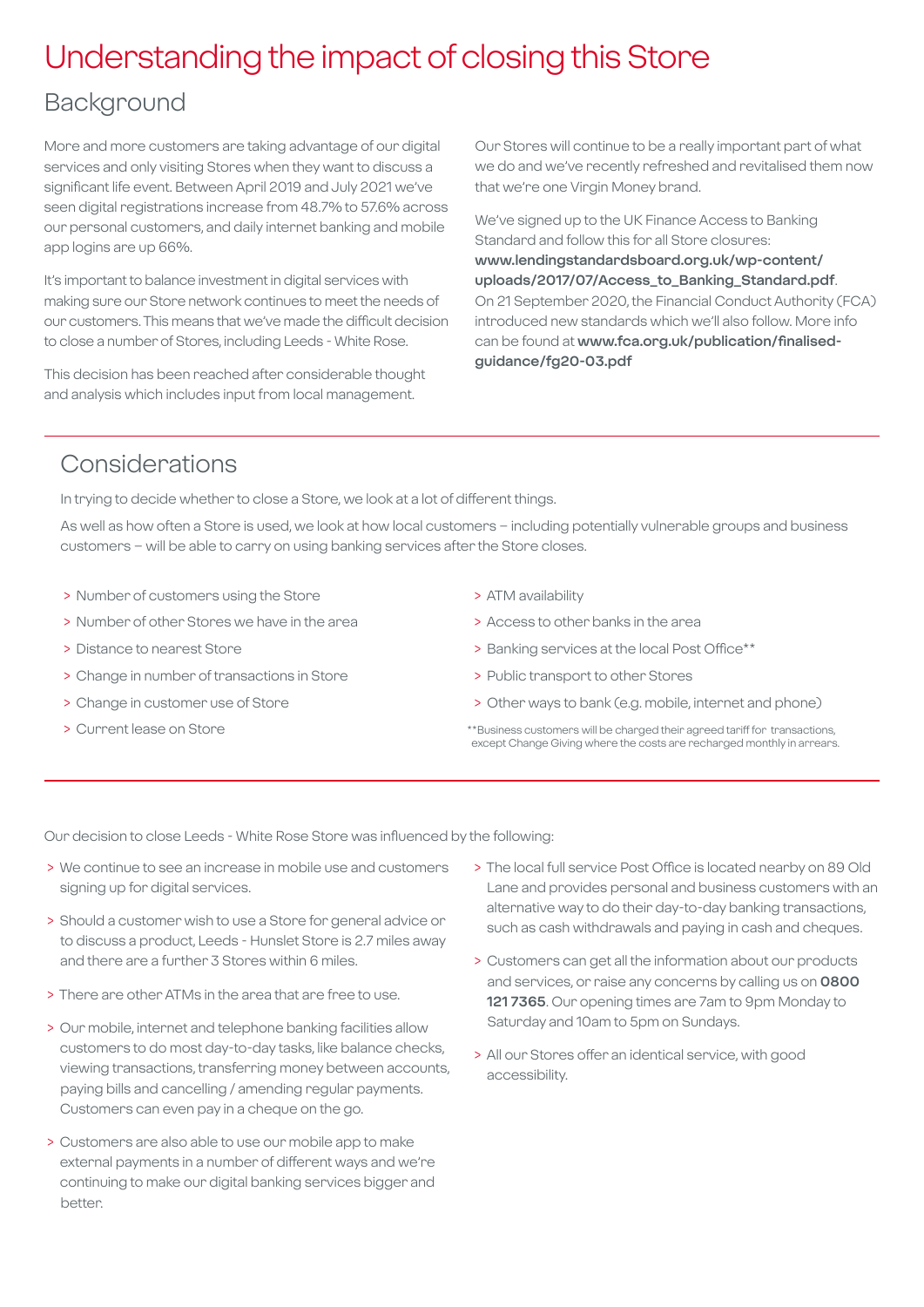## Understanding the impact of closing this Store

## What influenced our decision?

We've looked at how all customers, particularly those potentially vulnerable groups and businesses, can continue to access banking services after the Store closes. Below is some important info about how our customers are using the Store:

## $45%$

#### **Transactions down year on year**

- > **84%** of customers visited the Store 3 times or less in the last 12 months (with more than half of these also using alternative channels with 61% digitally active)
- > Of our customers aged 70 and above, 75% visited the Store on 3 days or less during the last 12 months.
- > Potentially vulnerable customers (within one or more of the following; over 70 years old, receive benefits, have a basic Personal Current Account, are Store users only or are in arrears) 81% of those customers visited the Store on 3 days or less during the last 12 months.

 > Micro Enterprises & Charities Customer Insight - 84% of micro enterprises visited the Store on 3 days or less during the last 12 months, with 1% of transactions involving cash. 100% of charities visited the Store on 3 days or less during the last 12 months, with 7% involving cash.

Our Store colleagues will actively engage with customers, including those potentially vulnerable, to discuss their options and support how they'd like to bank, along with engaging with local groups in the community.

Details of the activities, additional support requirements, feedback received and remedial action needed will be included in the Store Review document, which will be available on our website and in Stores this December.

## Local information

The White Rose Shopping Centre is in the Beeston area of Leeds, about 3 miles from the centre of Leeds.

The Store is located on the north side of the shopping centre, close to the bus station. There is one other bank within the shopping centre; Halifax.

**Transport Links**

Local bus services run on a regular basis between the White Rose Shopping Centre and Hunslet, leaving every 10 minutes, with a journey time of 8 minutes.

Road links are serviced by the A653 with an estimated journey time of 10 minutes.

Leeds - Hunslet Store, which is 2.7 miles away, offers a full service in Store including a counter service.

#### **Mobile Phone Signal availability**

The White Rose Shopping Centre is well serviced by all national mobile phone networks with 4G services available from all national operators, though at times EE users may experience some problems with their voice coverage. (source Ofcom)

#### **ISP & available speeds**

The White Rose Shopping Centre is well serviced by all national providers with standard, superfast and ultrafast broadband availability. (source Ofcom)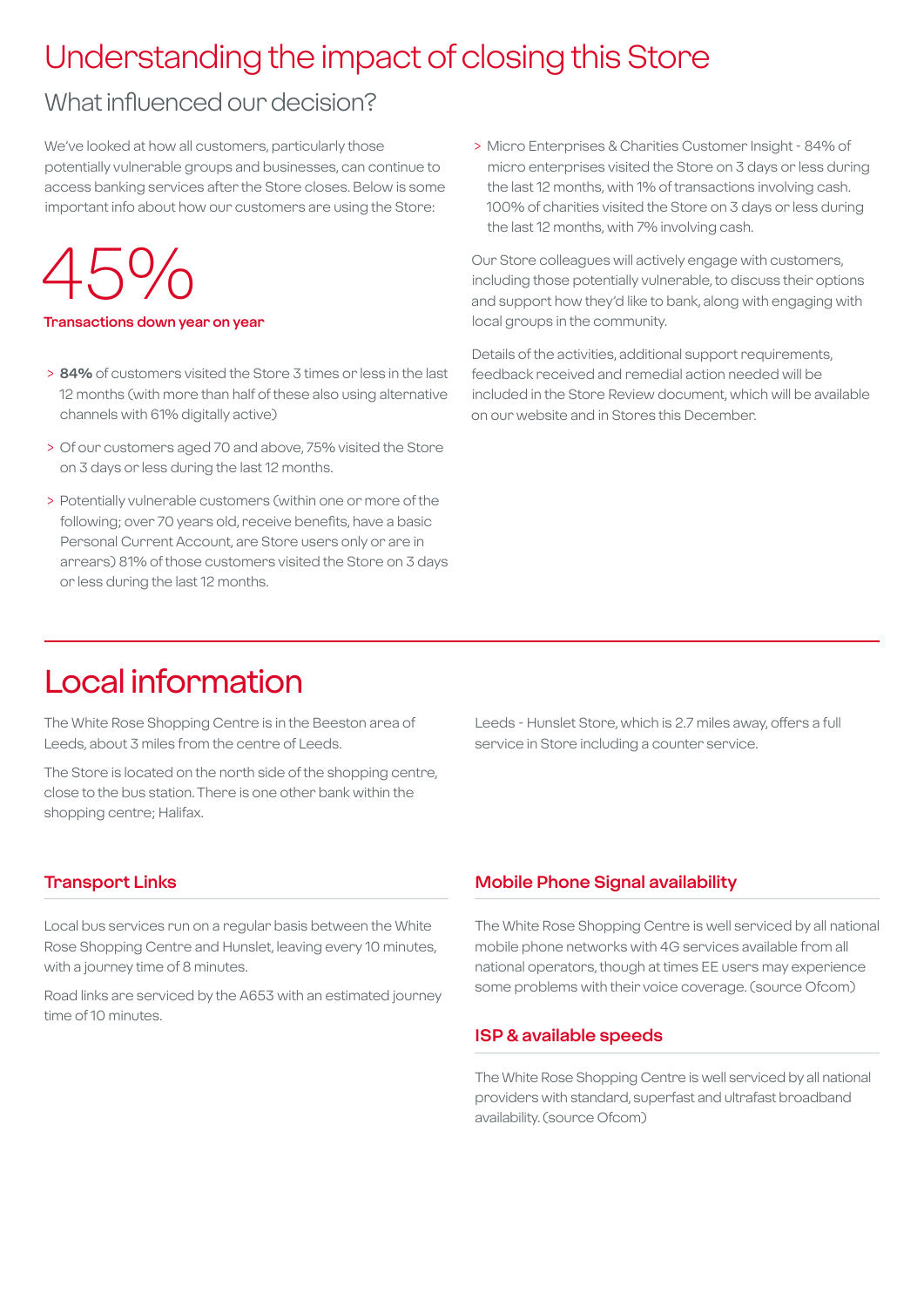## Distances to local services from the closing Store

#### **Distance to our nearest Stores** virginmoney.com/store-finder



94-96 Briggate, Leeds, LS1 6NP Monday - Friday 9am-5:30pm and Saturday 9am-4pm\*

Waver Green, Pudsey, LS28 7BG Monday - Friday 9:15am-

4:30pm and Saturday 9:15am-4pm\*



#### **Dewsbury**

46 Market Place, Dewsbury, WF13 1DN Monday - Friday 9:15am-4:30pm\*

#### **Distance to Post Office**

Church Street, Hunslet, Leeds, LS10 2AP Monday - Friday 9:15am-4:30pm\*

www.postoffice.co.uk/branch-finder



## 1.1 miles

**Old Lane** 89 Old Lane, Leeds, LS11 7AB Monday - Friday 9am-5pm and Saturday 9am-1pm There is a full service Post Office available on Old Lane in Leeds.

#### **Competitor sites in current location?**

#### **Nearest Link ATM**

link.co.uk/atm-locator





### 0.01 miles **Cardtronics UK Ltd**

White Rose Shopping Centre, Dewsbury Road, Leeds, LS11 8LU

## Other places you can bank locally





Nearest Post Office

You can get a copy of this impact assessment on our website, in Store or by calling us.

- > Unit 28, Dewsbury Road, Leeds, LS11 8LU
- > 0800 121 7365
- > virginmoney.com/store-closures